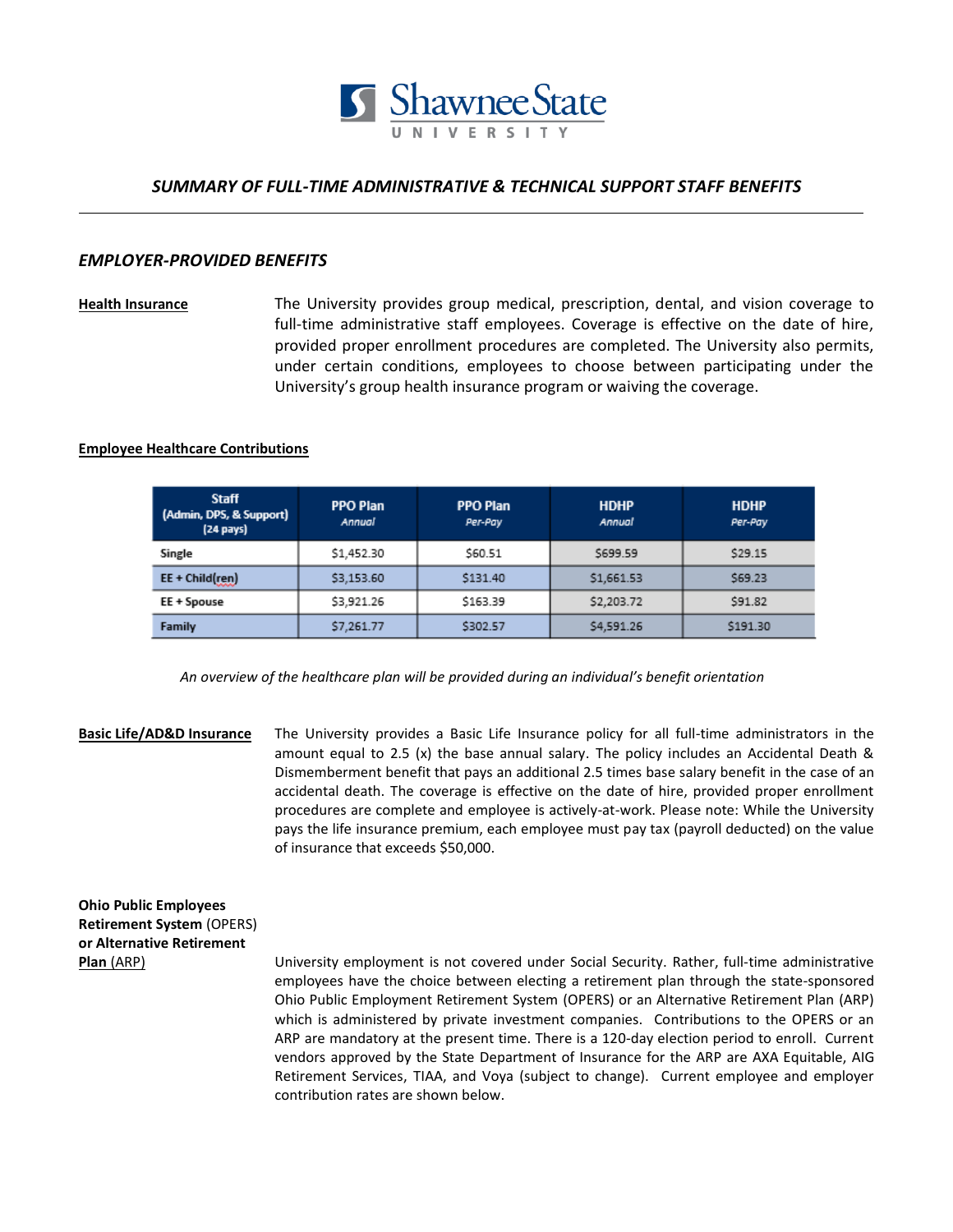| Effective 7/1/17                | <b>OPERS State Retirement</b> | <b>Alternative Retirement</b><br>Plan |
|---------------------------------|-------------------------------|---------------------------------------|
| <b>Employee Contribution</b>    | 10.00%                        | 10.00%                                |
| <b>SSU Retirement</b>           | 14.00%                        | 11.56%                                |
| <b>Contribution</b>             |                               |                                       |
| <b>OPERS Unfunded Liability</b> |                               | 2.44%                                 |

**Sick Leave** Administrative employees receive 120 hours of sick leave credit upon hire. After the first year of employment and thereafter sick leave accrues based upon the employee's full-time equivalency (FTE) percentage. This is normally accrued at 4.62 hours per pay period. Full-time Administrators on 9, 10 or 11-month contracts will receive a prorated sick leave credit upon hire and accrue sick leave on a pro-rated basis thereafter. Employees may transfer into his/her University sick leave account any accumulated, documented, and verified sick leave balance that has been accumulated in the public service in the State of Ohio, provided that his/her reemployment takes place within ten (10) years of the date on which the employee was last terminated from public service. This is not applicable to employees on temporary contracts.

**Vacation Leave** Full-time twelve month Administrative employees accrue vacation leave beginning at 17 days per year (accrued at 5.23 hours per pay period). Full-time Administrators on 9, 10 or 11-month contracts will accrue vacation at one-half (.50) of the applicable accrual rate. Administrative vacation policy 4.52 provides for graduated accruals based upon years of prior state service. This is not applicable to employees on temporary contracts.

**Tuition Waiver** The University provides fee waivers to employees, their spouses, and dependent children (24 years of age or younger). Employees may take up to two courses not to exceed 6 credit hours per semester. Spouses and children have a maximum allowance of 160 credit hours. Enrollment follows our regular registration process that is available to the general student body. Eligible expenses include instructional, general, technology, and applicable out of state fees. Reference Policy 4.58REV This is not applicable to employees on temporary contracts.

**Off-Campus Development** The University supports a professional development program for full-time administrators taking graduate courses that enhance the skills necessary in their present position(s). Fees may be reimbursed upon completion of course, submission of grades, and paid receipt and after meeting two (2) years of continuous service with the University. Reference Policy 4.54 This is not applicable to employees on temporary contracts.

**Athletic Center** Membership to the Sports Center is FREE for active full-time employees and immediate family members. (Spouse and dependent children age 14 and older)

**Health Clinic** Employees may utilize the University Health Clinic as needed for the payment of \$20 per visit. These payments will be processed through payroll deduction and employees will be required to complete a payroll deduction authorization form at the time the services are rendered.

### Library **Cure Library is available to you and your family members during their normal operating hours.**

*DISCLAIMER: The above information is intended solely as a summary and should not be construed as a guarantee of a specific benefit. University provided benefits are subject to change according to appropriate labor agreement revisions, Board of Trustee policies, or legislative/regulatory changes in law.*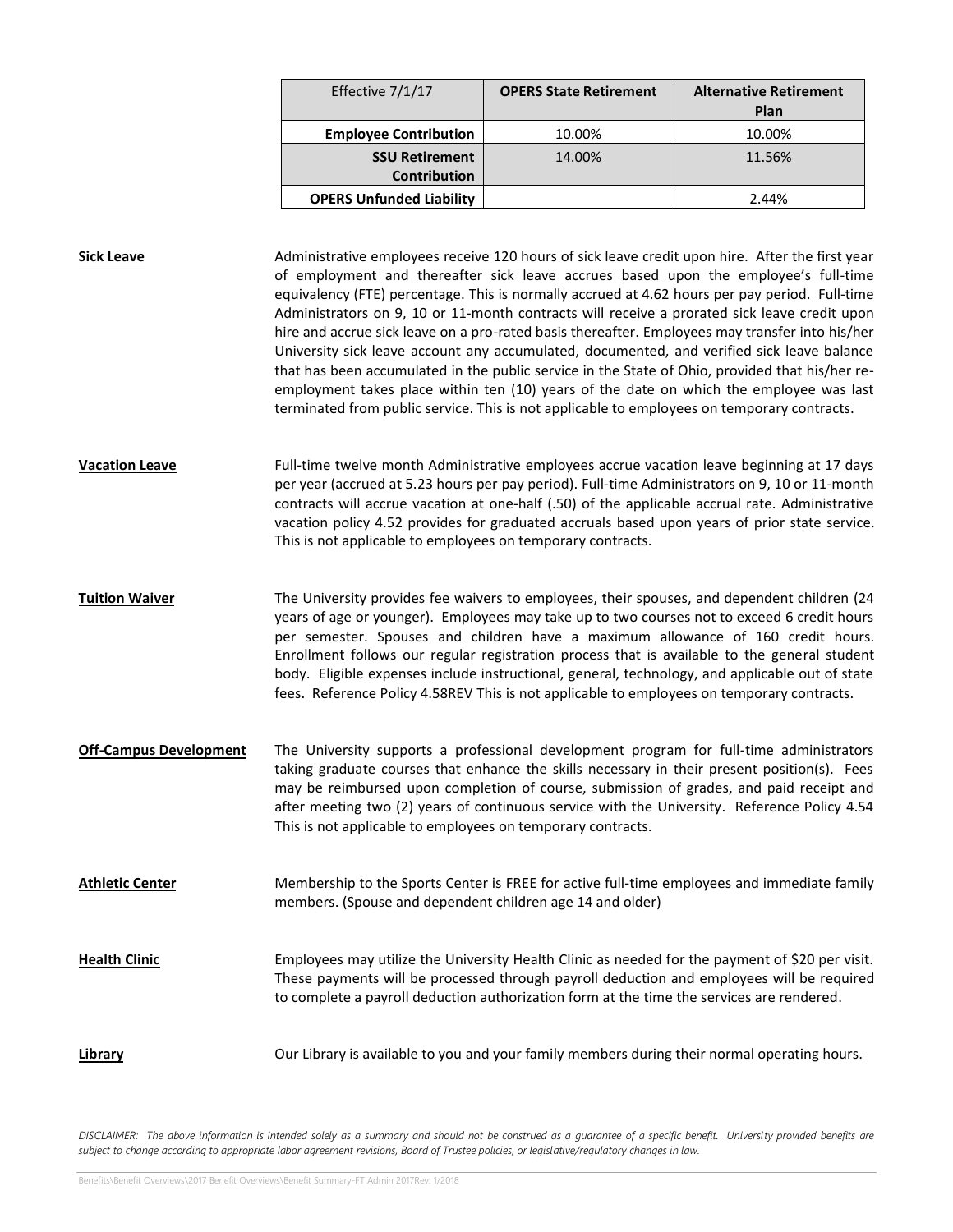| <b>Parking</b>                | Off-street parking and/or designated faculty & staff parking is free at the present time. A key<br>card to access the restricted faculty and staff parking lot can be obtained in Human Resources.                                        |
|-------------------------------|-------------------------------------------------------------------------------------------------------------------------------------------------------------------------------------------------------------------------------------------|
| <b>Direct Deposit/PayCard</b> | University employees are paid on a biweekly basis. For your convenience, you may have your<br>paycheck direct deposited to any bank of your choice or you may have your pay deposited to<br>the U.S. Bank PayCard.                        |
| <b>Safety &amp; Security</b>  | For campus safety and security information please refer to www.shawnee.edu. Under Offices,<br>select Public Safety. Under Important Links, located on the left side of the page, click "Campus<br>Security and Fire Safety Report (PDF)." |

# *VOLUNTARY BENEFITS*

| Supplemental<br><b>Retirement Annuities</b> | Employees can set aside additional retirement savings on a pre or post tax basis through a<br>qualified Annuity (403(b) plan) or Deferred Compensation (457b) plan. Voluntary contributions<br>are payroll deducted. Interested employees must sign a Salary Reduction Agreement and<br>contact one of the following vendors:                                                                                                                                                                                                    |                                                                               |                                                                                                                                                                                                                                                                                |  |  |
|---------------------------------------------|----------------------------------------------------------------------------------------------------------------------------------------------------------------------------------------------------------------------------------------------------------------------------------------------------------------------------------------------------------------------------------------------------------------------------------------------------------------------------------------------------------------------------------|-------------------------------------------------------------------------------|--------------------------------------------------------------------------------------------------------------------------------------------------------------------------------------------------------------------------------------------------------------------------------|--|--|
|                                             | 403(b) Plan                                                                                                                                                                                                                                                                                                                                                                                                                                                                                                                      | <b>AIG Retirement Services</b><br>AXA-Equitable                               | <b>VOYA</b><br><b>TIAA</b>                                                                                                                                                                                                                                                     |  |  |
|                                             | 457 Plan                                                                                                                                                                                                                                                                                                                                                                                                                                                                                                                         | <b>AIG Retirement Services</b><br>AXA-Equitable<br>Ohio Deferred Compensation | <b>VOYA</b><br><b>TIAA</b>                                                                                                                                                                                                                                                     |  |  |
| <b>Flexible Spending Account</b>            | This voluntary benefit allows employees who elect the PPO Plan to set aside money on a tax-<br>free basis to be used for out-of-pocket medical expenses. Enrollment is offered upon hire or<br>during an annual Open Enrollment period. Limited purpose (LPFSA) and Dependent Care<br>flexible spending (DCFSA) accounts are also offered to employees who elected the HDHP plan.                                                                                                                                                |                                                                               |                                                                                                                                                                                                                                                                                |  |  |
| <b>Health Savings Account</b>               | The health savings account (HSA) is available to employees who elect the High Deductible<br>Health Plan (PPO with HSA option). The money in this account is tax exempt, belongs to you<br>and can be used to pay or reimburse for certain medical expenses. For 2020, Shawnee State<br>will make an employer contribution into the HSA account for all employee groups as follows:<br>\$500 for employees with Single coverage, \$800 for employees with Employee +1 coverage,<br>and \$1000 for employees with Family coverage. |                                                                               |                                                                                                                                                                                                                                                                                |  |  |
| <b>Long-Term Disability</b>                 | offered through Unum.                                                                                                                                                                                                                                                                                                                                                                                                                                                                                                            |                                                                               | Long-term Disability Insurance is available and premiums are payroll deducted. Employees<br>can choose between four plans (varying between benefit duration and elimination periods).<br>Premium is based upon the employee's age and the plan type selected. This coverage is |  |  |

*DISCLAIMER: The above information is intended solely as a summary and should not be construed as a guarantee of a specific benefit. University provided benefits are subject to change according to appropriate labor agreement revisions, Board of Trustee policies, or legislative/regulatory changes in law.*